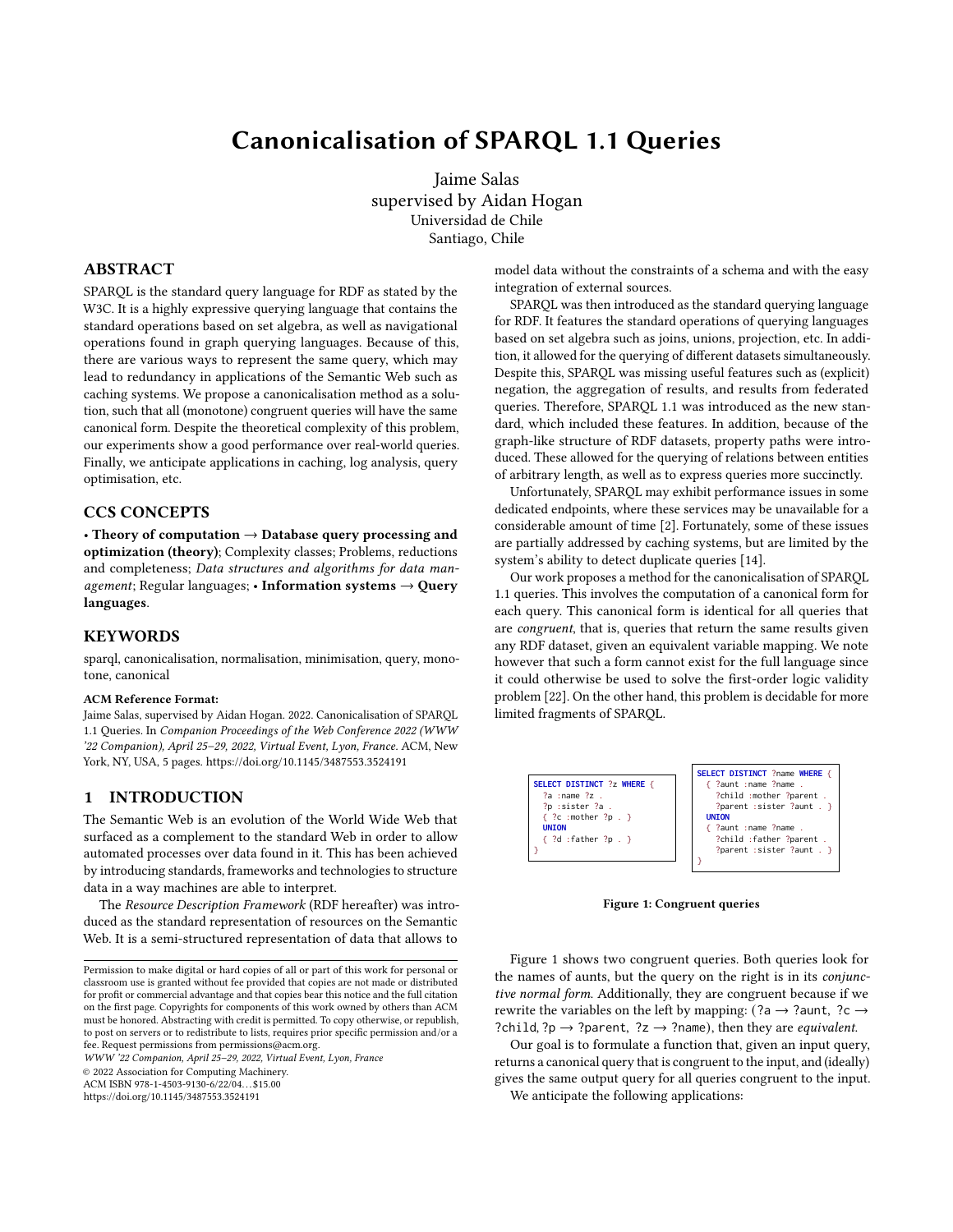- Query caching: Papailiou et al. canonically labeled basic graph patterns in their study for caching. Our method includes a larger scope [\[14\]](#page-4-2).
- Log analysis: Large query logs are analysed to find statistics on uses of features, trends, etc, which may be used to optimise existing SPARQL endpoints. Our method may reduce the workload by computing sets of congruent queries. [\[1,](#page-4-4) [18\]](#page-4-5)
- Query optimisation: Our method may be used to process queries before execution to remove redundancies, and thereby improve the performance of systems, particularly if a query must be executed multiple times. [\[10\]](#page-4-6)
- Learning over queries: We may reduce the number of distinct queries in training sets for machine learning models by finding all unique queries and giving them a standard syntactic form, reducing the variance in the training set [\[3\]](#page-4-7).

## 2 PROBLEM

Our hypothesis is that a canonical form for SPARQL 1.1 can be computed by an algorithm in a reasonable time despite the theoretical complexity of the problem. Additionally, this algorithm would be sound for the full language, and complete for a monotonic fragment of the language, which represents a large majority of real-world queries.

The algorithm is sound if the canonical query is congruent to the original query; the algorithm is complete if all congruent queries share the same canonical form. It is evident that a sound and complete algorithm for the full language that always halts may not exist, since otherwise it could be used to solve the equivalence of queries that include undecidable cases.

# 3 RELATED WORK

## 3.1 Minimisation and Normalisation

Pérez et al. [\[15\]](#page-4-8) proved in their study that certain fragments of SPARQL 1.0 allowed a normal form. This fragment corresponds to monotone queries, which are queries that contain only combinations of joins, unions and projections. Furthermore, Schmidt et al. present in their study [\[19\]](#page-4-9) a number of rewriting rules over features such as left joins, filters and negations, as well as an erratum on one of the results of Pérez et al., which suggested a normal form for queries containing optional patterns.

Studies have shown that the containment decision problem is undecidable for queries that contain optional patterns (left joins) under set semantics, let alone the full language [\[7\]](#page-4-10). Equivalence is also undecidable for queries based on the relational algebra. [\[23\]](#page-4-11).

## 3.2 Canonicalisation

Hogan designed a system for the canonical labeling and leaning of RDF graphs (blabel) [\[8\]](#page-4-12). The canonical labeling is based on computing successive partitions over blank nodes in a deterministic manner, inspired by a NAUTY algorithm for checking graph isomorphism [\[13\]](#page-4-13).

In regards to the canonicalisation, a few studies have mentioned the canonical labeling of variables in applications such as sub-query caching. Papailou et al. [\[14\]](#page-4-2) utilised a canonical labeling algorithm (specifically Bliss [\[9\]](#page-4-14)) on basic graph patterns in order to either cache results or find stored results from isomorphic queries.

## 3.3 Existing Systems

Because of the theoretical results that indicate that query containment, equivalence and minimisation are complex problems in the worst-case, few systems have been implemented to tackle these problems. However, by limiting the use of certain features, smaller fragments of the language have been identified where these problems are decidable, and even efficient in the general case.

For SPARQL, a number of systems have been implemented to solve the containment problem on queries under certain constraints. These are SPARQL Algebra [\[11\]](#page-4-15) and the Jena-SPARQL-API Graph -isomorphism (JSAG) tool [\[20\]](#page-4-16). In particular, the approach in the study by Stadler et al. [\[20\]](#page-4-16) consists in the representation of certain features of SPARQL as a directed graph in order to normalise expressions. However, it is limited to mostly monotonic features and optional patterns, whereas SPARQL 1.1 contains several other features that are standard to other known query languages. These features include: aggregations, regular path queries, negation, etc. Chekol et al. proposed a system [\[5\]](#page-4-17) where queries are translated into formulae which are then processed by either Alternation Free two-way MU-calculus (AFMU) [\[21\]](#page-4-18) or TreeSolver [\[6\]](#page-4-19), an XPath-equivalence checker. Their study also compared the previously mentioned systems to SPARQL Algebra, and concluded that SPARQL Algebra often outperformed the other systems. However, it is worth noting that SPARQL Algebra works directly on SPARQL queries, whereas the other systems depend on a translation to formulae.

To our knowledge, little work has been done specifically on the application of minimisation and normalisation on large collections of real-world queries.

# 4 PROPOSED APPROACH

The objective of this work is to expand the scope of existing systems for the canonicalisation of SPARQL. This includes the addition of the newer features that were introduced as part of SPARQL 1.1. Additionally, it is desirable to include support for the normalisation of regular path queries, a challenging, but theoretically feasible process. This result may be used to form a partition of query logs into congruent equivalence classes. Finally, it is necessary to identify use-cases for the system and adapt the system to satisfy them.

Our method can be summarised in the following steps:

- Query Rewriting We apply several rewriting rules in order to compute a more normal form of the query. This includes rewriting monotone parts of the query into unions of basic graph patterns, property paths into equivalent graph patterns, and renaming or eliminating variables that do not affect the results. This may be repeated iteratively until no more changes are made.
- Graph Representation We construct a graph based on an algebraic expression of the query. This allows us to capture both the commutative and associative properties of certain SPARQL operators, and is necessary to use the tools needed in the following steps.
- Removal of Redundancies We remove redundancies in the monotone parts of the query. These are divided into two groups: redundant basic graph patterns, and redundant triple patterns. We perform containment checks on every pair of basic graph patterns in a union, and eliminate those that are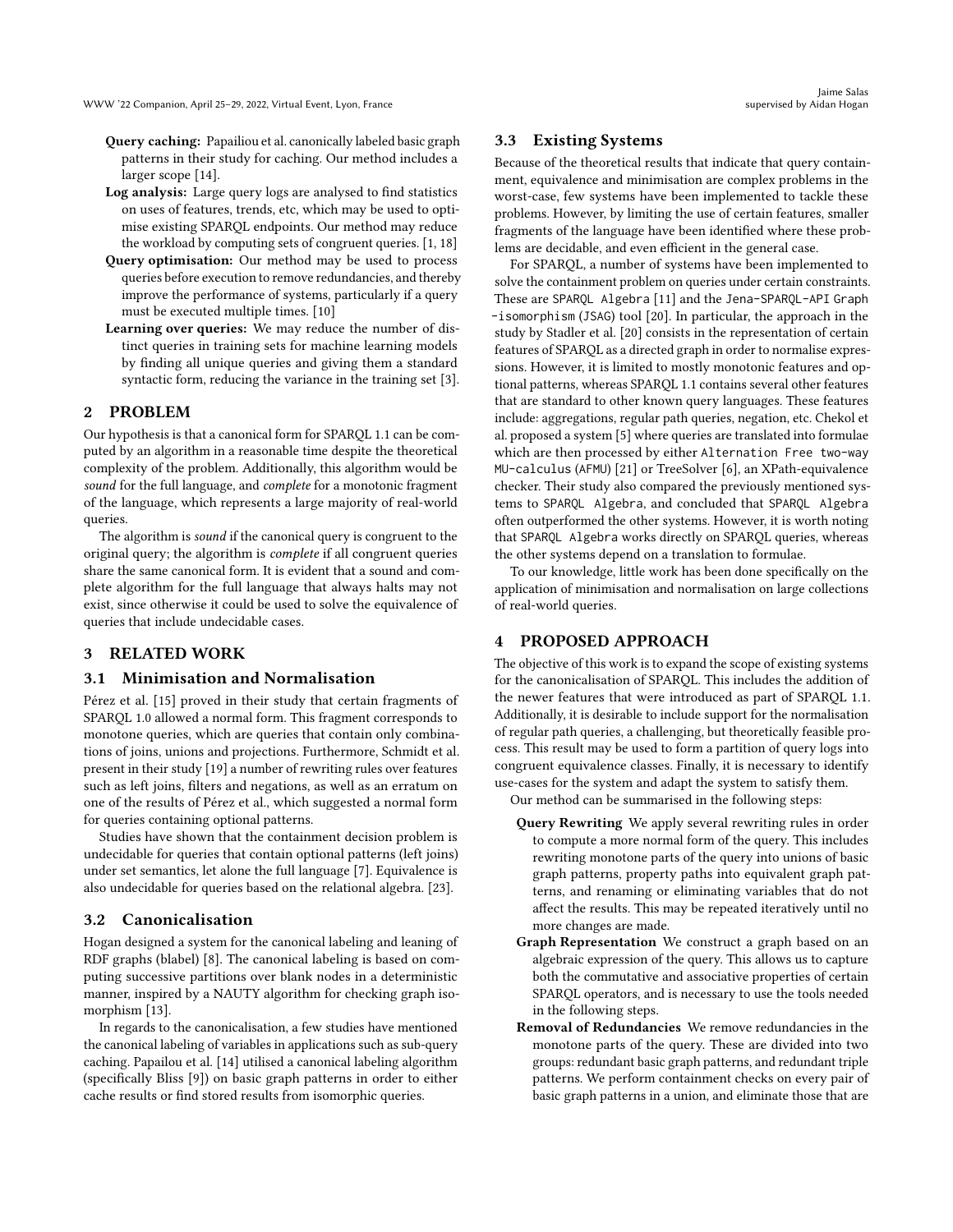contained in others. In addition, we compute the core of the graph that represents each basic graph pattern in order to eliminate redundant triple patterns.

Canonical Labeling We find canonical labels for the variables in the query by canonically labeling the graph that represents the query. The blank nodes are assigned canonical labels based on the topology of the graph. Thereby we assign new names for each variable based on their respective blank nodes.

## 5 METHODOLOGY

- Literature Review: An extensive research of relevant studies is performed. This includes the studying of normalisation techniques in both abstract structures such as algebraic expressions and data structures such as graph datasets. In addition, we must research similar systems or systems that may aid in solving the proposed problem.
- Design of Solution: Based on the findings of the first step, a method and a system are designed to solve the gap in the state of the art. This includes the design of data structures optimised for our application, adapting existing methods to our purposes, etc.
- Implementation of Method: Development of a system that utilises the methods designed in the previous step in order to test the hypothesis. This step is repeated following feedback from the evaluation stage in order to optimise the system and address any shortcomings.
- Evaluation of the System: Acquire data of the performance of the system based on execution time, number of additional duplicated queries detected, scalability, and comparisons with similar existing systems. The results from this stage may reveal issues and potential improvements that lead to a new stage of implementation.
- Identification of Use-cases: In this stage, we must identify applications whose performance would be improved by the proposed method.
- Integration with Other Systems: Once we have found systems that can be improved with our method, a new stage of development starts to integrate our method with the target system. This may include adapting the method to work with different structures than those envisioned.
- Evaluation of the Combined System: We will need to design benchmarks and tests to evaluate the performance of the system. This step may also need feedback from real users.

# 6 RESULTS

In this section we describe the most prominent results of our research so far. We begin by giving an overview of the canonicalisation algorithm we have implemented. Next, we present the results of our experiments over real-world queries in order to evaluate the performance of our algorithm. Finally, we present the results of our experiments comparing the performance of our system to other systems in detecting duplicated queries in a set of SPARQL queries. A thorough explanation of this work can be found in our study [\[17\]](#page-4-20).

## 6.1 Query Rewriting

By using the abstract algebra provided by Apache Jena [\[12\]](#page-4-21), as well as several tools for the transformation of these structures, we rewrite the monotonic fragments of queries into unions of conjunctive queries (UCQs), property paths into equivalent query patterns, when possible, and local variables that are always unbound are removed. In addition, under certain circumstances, we may rewrite queries that cannot produce duplicated bindings by adding the DIS-TINCT keyword if it is missing. See Figure [1](#page-0-0) for an example, where the query on the left would be rewritten into a UCQ similar to the query on the right.

## <span id="page-2-1"></span>6.2 Graph Representation

We utilise the data structures provided by Jena to represent the normalised abstract algebra expression of the previous step as an RDF graph called an r-graph.

Terms such as literals with datatypes (e.g. booleans) are represented by literal nodes (which we assume are in canonical form), IRIs are represented by IRI nodes, and blank nodes and variables are represented by blank nodes provided by Jena. Nodes that represent variables are labeled accordingly, whereas we assume that nodes that represent blank nodes are uniquely identified by their label.

<span id="page-2-0"></span>

Figure 2: Representational graph of a basic graph pattern

Figure [2](#page-2-0) shows an example of the representation graph for a basic graph pattern that searches for paternal aunts. Blank nodes are shown as circles, where they are labeled only if they represent a variable. IRIs are represented by rounded rectangles. Triple patterns such as  $(\_:\c,:\f{father},\dot{=}:\rho)$  are reified, meaning we represent their structure by adding a triple pattern for each component of the original triple pattern. Nodes that represent operators such as JOIN and triple patterns (TP) are typed with the a predicate and an appropriate IRI. Since both triple patterns in this basic graph pattern refer to the parent by a variable  $p$ , they both point to the same node representing this variable. Other operators may be represented in a similar way. This representation offers two benefits: we abstract the order of operands for operators such as JOIN and UNION, which are commutative, and we can use techniques for computing cores and canonically labeling graphs, as described in the following.

#### 6.3 Redundancy Elimination

We apply techniques to remove redundancies within monotone parts in queries. The first type of redundancy we consider is the presence of redundant triple patterns. As we mentioned in Section [6.2,](#page-2-1) as part of our method, we represent basic graph patterns as RDF graphs where triple patterns are represented as triples with existential blank nodes instead of variables. Therefore, if a basic graph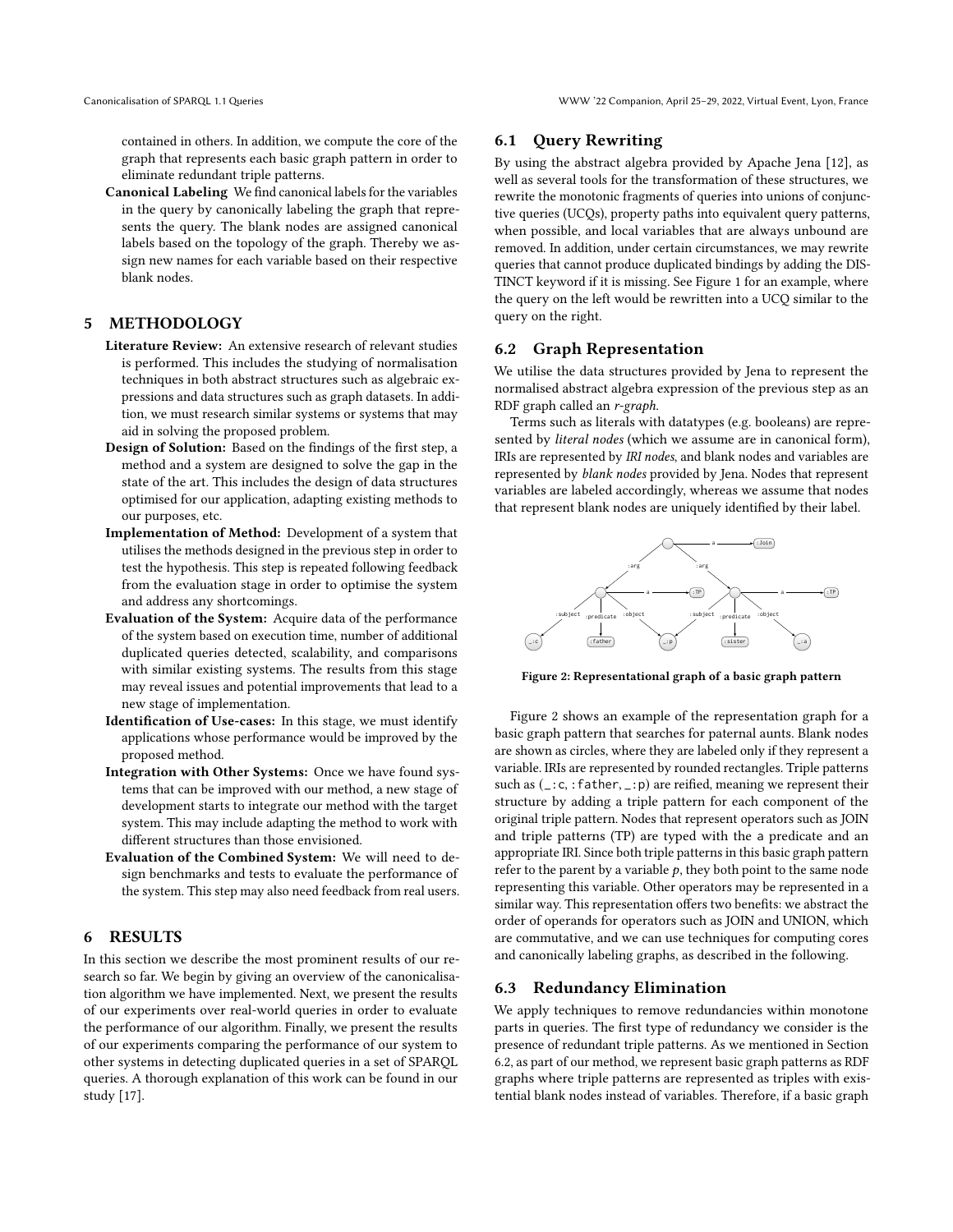pattern contains redundant triple patterns, its graph representation will contain redundant triples.

The second type of redundancy we consider are redundant basic graph patterns in unions. Since at this step all of the monotone components of the query have been normalised into UCQs, we simply find all union operators and list all the basic graph patterns contained within. Following this, we perform a standard UCQ minimisation [\[4\]](#page-4-22) by checking for containment of all pairs of basic graph patterns. Finally, we eliminate all basic graph patterns that are found to be contained in another basic graph pattern.

## 6.4 Canonical Labeling

The last step of the algorithm consists in a canonical labeling. In order to do this, we use the blabel package for the canonical labeling of blank nodes in RDF graphs. This package will produce a representational graph whose blank nodes have canonical labels. We use these canonical labels to deterministically name variables.

#### 6.5 Experiments

In order to test our algorithm in a real-world setting, we used queries from the Wikidata logs [\[24\]](#page-4-23) available at [https://iccl.inf.tu](https://iccl.inf.tu-dresden.de/web/Wikidata_SPARQL_Logs/en)[dresden.de/web/Wikidata\\_SPARQL\\_Logs/en,](https://iccl.inf.tu-dresden.de/web/Wikidata_SPARQL_Logs/en) and the LSQ dataset [\[18\]](#page-4-5) available at [https://aksw.github.io/LSQ/,](https://aksw.github.io/LSQ/) which itself contains queries from DBpedia3.5.1, Linked Geo Data, Semantic Web Dog Food, and British Museum. The full results are available in our study [\[16\]](#page-4-24).

As part of our baseline method, we translate the SPARQL queries into algebraic expressions using Apache Jena's ARQ engine. This representation effectively removes redundant elements such as whitespaces and capitalisation (e.g. queries that say filter in lowercase versus queries that say FILTER in uppercase).

6.5.1 Real World Queries. We now present the results of performing the full canonicalisation method on all the queries in our test group. The results in Figure [3](#page-3-0) indicate that the canonical labeling of the r-graph is the step that takes the most time on average. In fact, in most cases the total time spent on the algorithm is dominated by this step. This is an expected result since the canonical labeling scales poorly with the size of the graph, and both the SWDF and Wikidata sets contain the queries with the largest r-graphs. However, it is noteworthy that the minimisation step presents the largest variation of all the steps, as can be seen in the results for the SWDF and Wikidata sets. In fact, in some occasions the runtime is determined by the minimisation time rather than the labeling time.

6.5.2 Duplicates found. For this experiment, we started with our baseline method, and in each successive iteration we added another step of the full algorithm, until we reached the full algorithm. Table [1](#page-3-1) denotes the total number of duplicate queries found. Here, Raw indicates comparison of the query string, and Baseline indicates a method where queries are translated into algebraic expressions using Apache Jena ARQ's engine, which effectively normalises syntactic elements such as whitespaces and capitalisation (e.g. queries that say select in lowercase versus SELECT in uppercase).

The results shown in Tables [1](#page-3-1) show that the number of duplicates found either remains the same or increases in each successive algorithm. In particular, the highest increase occurs between the

Jaime Salas supervised by Aidan Hogan

<span id="page-3-0"></span>

Figure 3: Runtimes for each step of the canonicalisation algorithm over the following sets of queries: DBpedia (upper left), SWDF (upper right), RKB Explorer (middle left), RKB Endpoint (middle right), Wikidata (lower left) and Linked Geo (lower right). Times are shown in logscale  $(10^x)$ 

<span id="page-3-1"></span>Table 1: Total number of duplicates found by each method.

| Method   | <b>D</b> <sub>R</sub> | <b>SWDF</b> | REx     | <b>REN</b> | WD      | GEO     |
|----------|-----------------------|-------------|---------|------------|---------|---------|
| Raw      | 250.940               | 53,061      | 299.892 | 142.032    | 683.132 | 723.116 |
| Baseline | 251.283               | 53.263      | 301.419 | 143.523    | 686.453 | 736.331 |
| Label    | 251.315               | 53.388      | 301.910 | 144,007    | 687.654 | 739,695 |
| Rewrite  | 251.315               | 53.388      | 301.910 | 144,007    | 687.751 | 739,700 |
| Full     | 251.315               | 53.388      | 301.911 | 144,007    | 687.760 | 739,702 |
| Oueries  | 424.362               | 112,470     | 335.833 | 169.617    | 872.555 | 842.794 |

Baseline and the Label methods for the Wikidata set of queries, where the number of duplicates detected increases by a few thousand. In the other query sets this increase is less. In addition, there is almost no difference in the number of duplicates found by the Label and Rewrite methods, with only a single one found in the RKB Endpoint query set. Furthermore, the number of duplicates found by the full algorithm is the same as the one found by the Rewrite method. However, this is an expected result since most of the queries used in these experiments are quite simple, and are therefore unlikely to contain any redundancies.

6.5.3 Comparison with Existing Systems. To our knowledge, there are currently no other systems that compute normal, canonical SPARQL queries. However, we may compare the performance of our algorithm with specialised systems based on query containment, namely SPARQL Algebra[\[11\]](#page-4-15) and the Jena-SPARQL-API Graph-isomorphism (JSAG) tool [\[20\]](#page-4-16), based on how many duplicate queries are detected in a set of queries.

Figure [4](#page-4-25) shows the runtimes for our comparison of both containment checkers and our method. We note that there are two sets of queries: one that contains conjunctive queries without projection, and the other contains unions of conjunctive queries with projection. SA1, JSAG1 and QCan1 correspond to the tests on the set of conjunctive queries without projection, whereas SA2, JSAG2 and